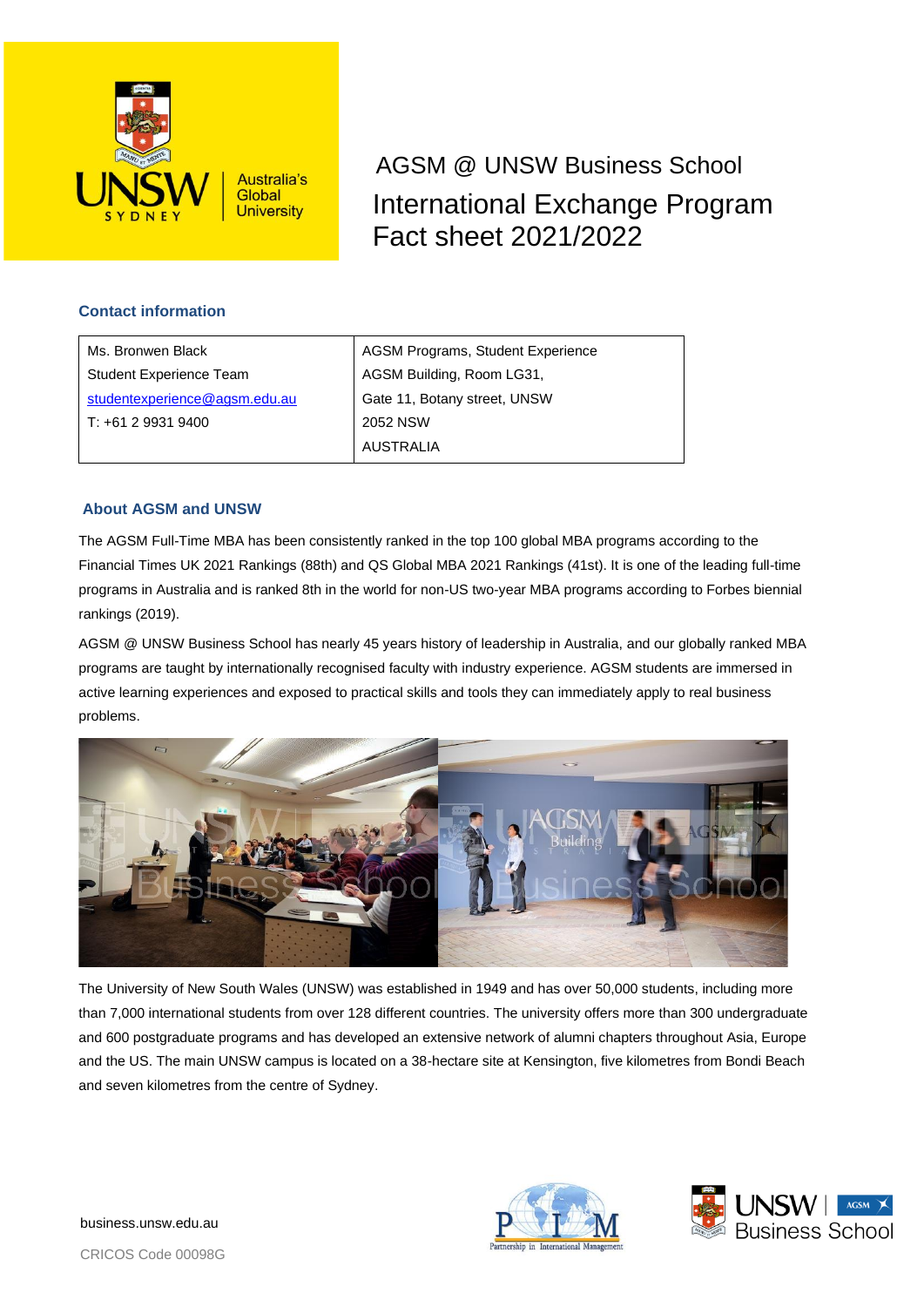## **Useful Websites**

[AGSM Website](https://www.agsm.edu.au/) [AGSM MBA full-time program](https://www.business.unsw.edu.au/agsm/programs/mba/mba-full-time) [AGSM Timetables and key dates](https://www.business.unsw.edu.au/agsm/students/resources/timetables-and-key-dates) **[AGSM Exchange Page](https://www.business.unsw.edu.au/agsm/about/international-study-options/joining-agsm-on-exchange)** 

[UNSW website](http://www.unsw.edu.au/) **Find us o[n Facebook,](https://www.facebook.com/UNSWAGSM/) [LinkedIn,](https://www.linkedin.com/school/agsm-nswbusinessschool/) an[d Twitter](https://twitter.com/UNSWAGSM)** 

# **AGSM 2021-2022 Key Dates**

COVID-19 has affected the commencement date of our next MBA cohort which is delayed until May 2021. This has in turn affected the timeframe and format in which we can offer exchange and we will not be running electives in the Fulltime MBA program that coincide with appropriate exchange periods. Incoming exchange students will be able to join our Part-time MBA students in Term 3 2021 and Term 1 2022, dates are in the table below. Please note that Term 1 2022 has a later start and finish date than the Full-time Term 4 previously offered and may not fit with some programs.

| <b>Important Dates</b>       | Term 3 2021                                                      | <b>Term 1 2022</b>                                                 |  |
|------------------------------|------------------------------------------------------------------|--------------------------------------------------------------------|--|
| School nomination deadline   | 11 June 2021 (or as agreed)                                      | 30 September 2021 (or as agreed)                                   |  |
| Student application due date | 27 June 2021                                                     | 30 October 2021                                                    |  |
| <b>Orientation Day</b>       | 10 September 2021                                                | 11 February 2022 (TBC)                                             |  |
| Term duration and final week | 13 September - 5 December 2021<br>Final week - 29 Nov-5 Dec 2021 | 14 February - 6 May 2022 (dates TBC)<br>2 - 6 May 2022 (dates TBC) |  |

# **AGSM MBA Study Program**

AGSM offers a variety of elective courses in the following subject disciplines:

Accounting, Finance, Economics, Marketing, Organisational Behaviour, Statistics, Operations Management and General Management

# **Course Enrolment**

The enrolment period begins approximately two months before the beginning of a corresponding term. The Exchange Coordinator will update incoming students regarding course availability and will enrol incoming students in the courses they nominate. Some courses have limited spots, so students are required to provide the Exchange Coordinator with one back-up option.

### **Study Load**

A standard full-time load in the AGSM MBA equals three courses or 18 units of credit. Each elective course has 6 units of credit and 36 contact hours per term. Therefore, a standard full-time load is equivalent to 108 contact hours. Students studying on a student visa must maintain at least 18 units of credit during their term of study (more information regarding student visas below).

Exchange students may be required to undertake more than three standard AGSM MBA elective courses (maximum is four) in order to comply with their home institution's requirements. Exchange students will only be permitted to enrol in less than a full-time load at AGSM if their home institution specifies this requirement and as long as they meet their visa needs.

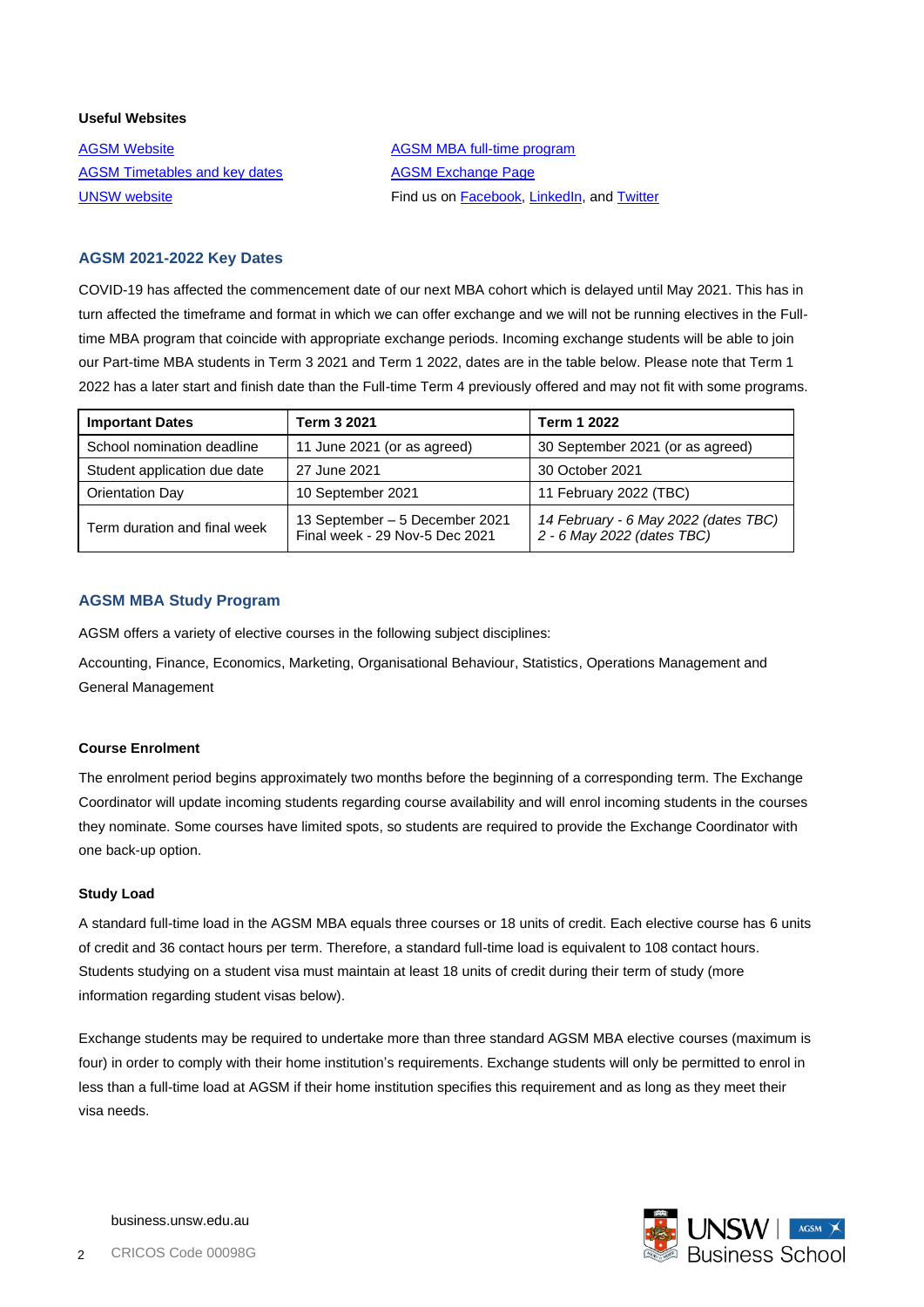## **Application Process for Incoming Exchange Students**

Please see below a check list of documents that must be submitted by the "Application due date" for the term of study at AGSM MBA Programs –

#### **For students who choose to study on a student visa:**

- Completed application form
- Copy of passport
- Headshot (jpeg/png)
- Updated CV\*
- OSHC (details on page 4)
- IELTS or TOEFL if applicable\*\*

#### **For students who choose to study on a tourist visa:**

- Completed application form
- Copy of passport
- Headshot (jpeg/png)
- Updated CV\*
- Health Insurance (details below)
- IELTS or TOEFL if applicable\*\*

\*Minimum of 2 years professional or management experience post completion of an undergraduate degree. In lieu of this, equivalent relevant experience may also be considered. Please check with your home school if you wish to be considered without the professional or management experience prerequisites.

\*\*For further information please refer to the Incoming Exchange Policy on ou[r International Study Options](https://www.business.unsw.edu.au/agsm/students/international-study-options) site, found in the Joining AGSM on exchange section.

# **Visa Information**

Students will need to obtain a visa in order to study on the exchange program at AGSM. We recommend that students contact the Australian embassy nearest to them or search the Department of [Home Affairs: Immigration and](https://immi.homeaffairs.gov.au/)  [Citizenship website](https://immi.homeaffairs.gov.au/) to determine which visa will best suit their individual needs and the steps required to complete the visa application.

### **Student Visa**

Exchange students intending to study on a student visa must purchase Overseas Student Health Cover (OSHC) prior to arriving in Australia and maintain OSHC for the entire time that they are in Australia. This is a student visa condition as required by the Australian Government.

UNSW preferred OSHC provider is: [Medibank Private.](https://www.unswglobal.unsw.edu.au/programs-courses/things-to-know/how-to-prepare/health-insurance/) For further information about other OSHC providers, please refer to the Fact Sheet on the [Department of Health website.](https://www.health.gov.au/resources/collections/overseas-student-health-cover-oshc-resources)

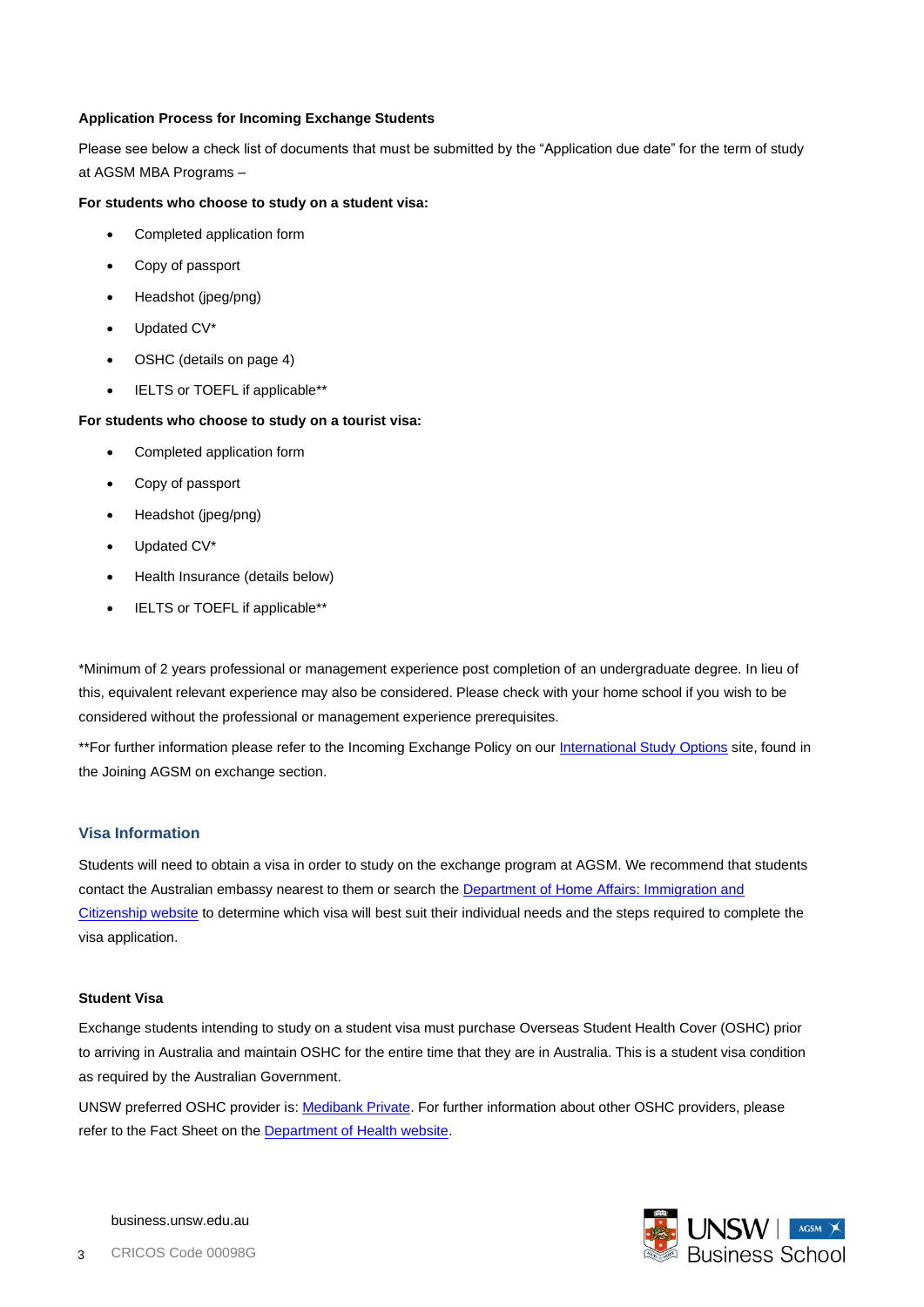## **Tourist Visa**

Please note that students on tourist visas are not eligible to purchase the compulsory Overseas Student Health Cover (OSHC) required for students on student visas, however we do strongly recommend travel insurance with an alternate insurance provider. This link may help:<http://www.iselect.com.au/overseas-visitors-cover/>

#### **Working Holiday Visa**

For students under the age of 30 and a specific passport holder (noted on the site), th[e Working Holiday](https://immi.homeaffairs.gov.au/visas/getting-a-visa/visa-listing/work-holiday-417/first-working-holiday-417) visa may be an option.

#### **Expected Arrival Date**

Please confirm the term dates and expected arrival dates with the Exchange Coordinator before booking your flights. Once you have made your travel arrangements, please advise AGSM of your arrival date.

# **Accommodation and Living Expenses**

AGSM does not provide housing for students. Students should be aware that housing and living costs will vary considerably depending on whether students enter into shared accommodation or establish their own accommodation. Please see a rough guideline for budgeting purposes below (the costs identified below are indicative only and will vary according to individual needs):

| Weekly cost (AUD)                  | Shared house or<br>flat | One-bedroom<br>unit | On campus<br>(college) |
|------------------------------------|-------------------------|---------------------|------------------------|
| Rent                               | A\$200-A\$300           | A\$400-A\$550       | A\$445                 |
| Internet and phone                 | A\$20-A\$55             | A\$20-A\$55         | \$0                    |
| Food (groceries and eating<br>out) | A\$80-A\$200            | A\$80-A\$200        | \$0                    |
| Gas and electricity                | A\$35-A\$140            | A\$35-A\$140        | \$0                    |
| Transport to uni                   | A\$40                   | A\$40               | \$0                    |
| Average weekly cost                | A\$476.50               | A\$701.50           | A\$445                 |
| Total annual cost                  | A\$24,778               | A\$36,478           | \$23,140               |

#### [More information on living costs can be found here](http://www.international.unsw.edu.au/cost-of-living)

Please note that students should also consider the additional costs involved in establishing their accommodation. As new tenants, students are likely to be required to pay a "bond" of one month's rent in advance or at least two weeks' rent in advance.

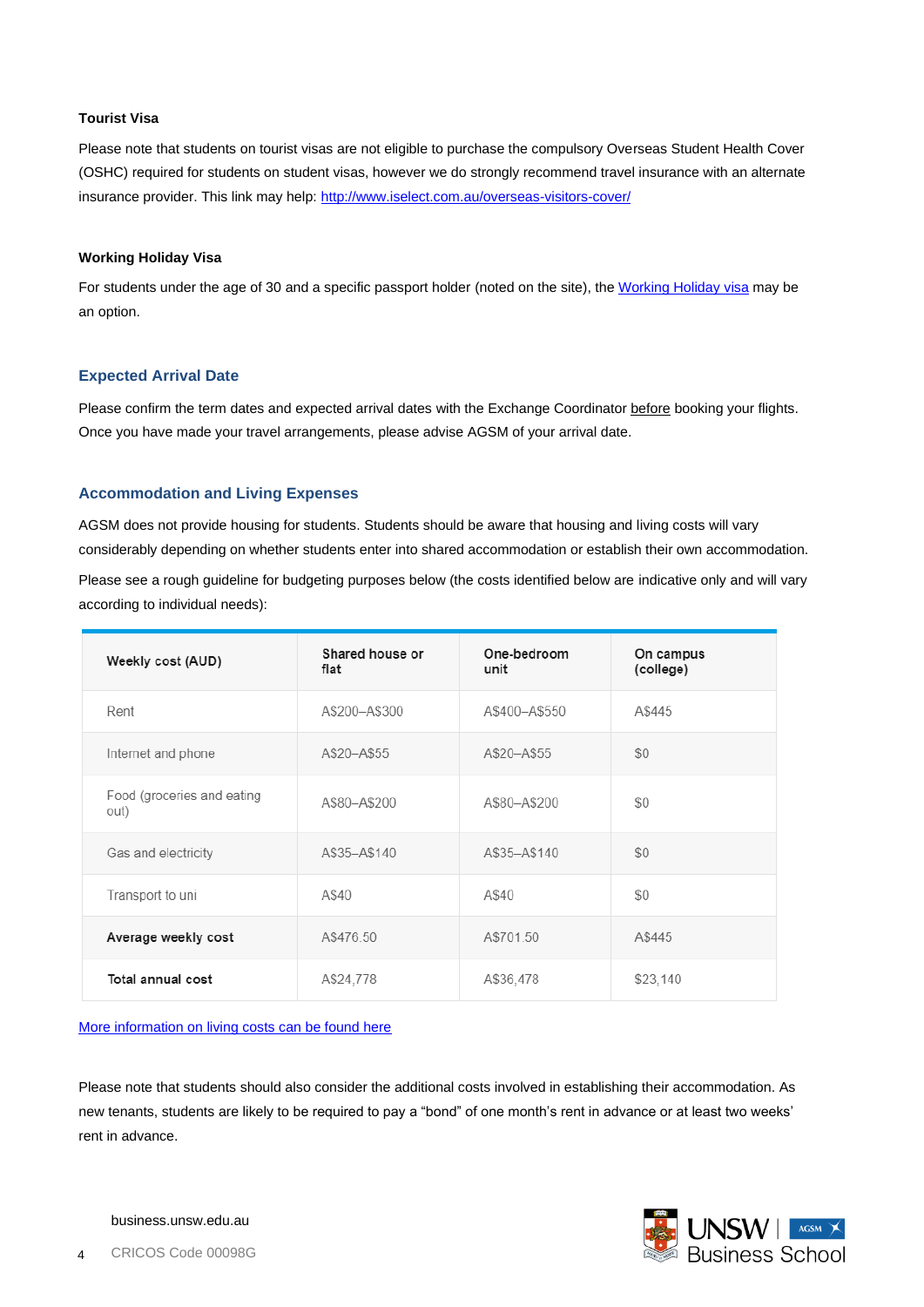In most instances, students will also be responsible for paying connection fees associated with the establishment of gas, telephone, and electricity service. Most Sydney apartments are unfurnished, so students should also budget for the purchase of essential household items (furniture, linen, kitchen utensils, etc.)

Occasionally the [UNSW Student Accommodation service](http://www.accommodation.unsw.edu.au/) may have some short-term and private furnished rental options.

It's also a good idea to search for and join UNSW and AGSM Student Facebook groups to enquire about housing.

# **Access to AGSM Career Accelerator**

#### **Career resources**

AGSM Career Accelerator services provide various online career resources including a full range of tools for developing self-awareness, networking, job search strategy, handling interviews and dealing with job offers.

#### **Recruitment**

AGSM Career Accelerator aims to build and develop strong relationships with companies who can benefit from having an MBA graduate in their organisation. Successfully aligning the skills and experience of MBAs with the needs of the business is a key objective. AGSM Career Accelerator continually market to previous and prospective recruiters and leverage off our strong alumni base.

#### **Career Accelerator Workshops and Events**

Dependent on demand, a number of workshops and events are arranged to assist students. These include case study workshops, industry overviews, image & attitude workshops and networking/social events, at which there is an opportunity to mix and meet with company representatives.

#### **UNSW Services**

- **Accommodation**
- Financial Matters
- Study concerns
- Health and wellbeing
- **Relationships**

For assistance with any of the above please refer to the UNSW Student [Support and Development](https://student.unsw.edu.au/support) website.

#### **International Student Services**

[The International Student Experience Unit](https://student.unsw.edu.au/international) provides a range of services and programs to help international students succeed in their studies and adapt to life in Australia